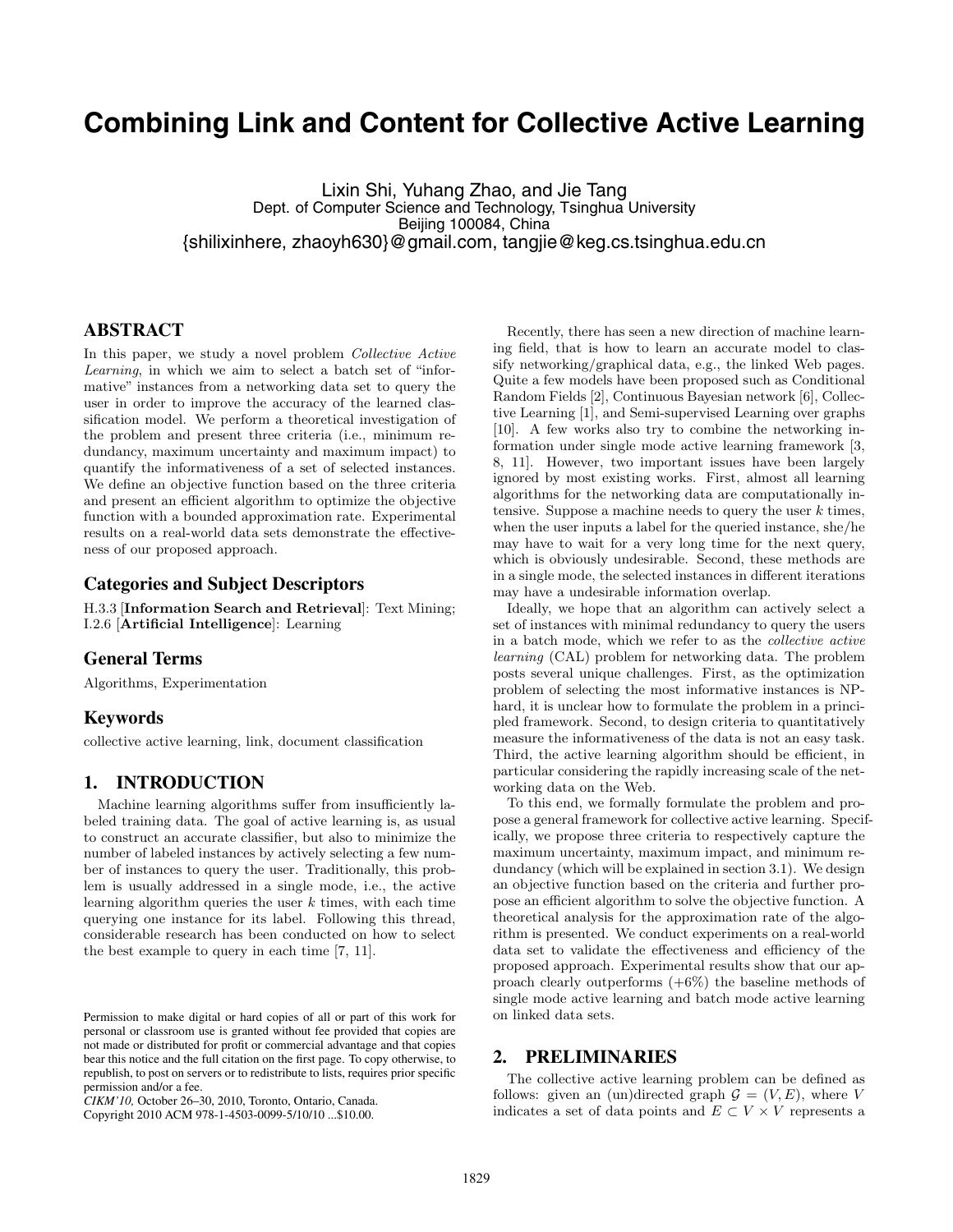set of edges between the data points. For example, in a social network, the edge can represent the friendship between users; while in the citation network, the edge presents the citation relationship between papers. Suppose there are  $n$ unlabeled data  $\mathcal{U} = \{\mathbf{x}_1, \mathbf{x}_2, \cdots, \mathbf{x}_n\}$ , where  $\mathcal{U} \subset V$  and l labeled data  $\mathcal{L} = \{(\boldsymbol{x}_{n+1}, y_{n+1}), \cdots, (\boldsymbol{x}_{n+l}, y_{n+l})\},\$  where  $\mathcal{L} \subset V$ . In most circumstances, we have  $l \ll n$ . Further let  $x_i$  denote the observation vector, e.g., it can be the feature vector in most applications. Without loss of the generality, we associate each data point with a binary classification label,  $y_i \in \{0, 1\}.$ 

A general classification problem is to learn a mapping function f from the labeled data points  $\mathcal L$  to predict the labels of the unlabeled data points  $U$ . However, as labeling is always tedious and time consuming, the labeled data points are usually insufficient. The problem of collective active learning is to select  $k \ll n$  unlabeled data points, i.e.,  $S \in \mathcal{U}$  with  $|S| = k$ , to query their labels, in order to improve the prediction accuracy of the learned function  $f$ . The goal is to maximize the improvement on the accuracy by querying the  $k$  data points. Formally, we can define the following objective function:

$$
Q: 2^{\mathcal{U}} \to \mathbb{R}, \text{ in } (\mathcal{U}, \mathcal{L}, G)
$$

And the goal is to select  $S$  to maximize the function  $Q$ :

$$
S = \underset{S \subseteq \mathcal{U}, |S| \le k}{\operatorname{argmax}} \{Q(S)\}
$$

In this way, the collective active learning problem can be also considered as a set function optimization problem. The following task is how to instantiate the objective function  $Q(S)$  and how to efficiently solve the function  $Q(S)$ .

**Three Criteria** In our collective active learning problem, one key challenge is how to measure the informativeness of a set of selected instances. In this work, we propose three criteria to measure the informativeness of instances.

- *Maximum Uncertainty*: We are more willing to choose samples which tend to be more uncertain. One intuitive method for binary classification is to choose the instances whose posterior probabilities of being positive is nearest to 0.5.
- *Maximum Impact*: Selected samples should have the maximum impact on the unknown instances. If a sample is isolated in the sample space, for example, an outlier, it should be given a low priority to be selected. Note the impact is two-fold: the similarity between the two feature vectors and the connecting edges both imply "impact" information.
- *Minimum Redundancy*: The samples in the selected set should be diversely distributed over the space. In other words, it minimizes the information overlap between the selected samples.

# **3. THE PROPOSED APPROACH**

## **3.1 Objective Function**

Based on the defined criteria, we give an instantiation of the objective function. This is just a possible meethod, but not the only way to instantiate the objective function.

Basically, the objective function is defined as a linear combination of the two terms, i.e.,  $C(S)$  and  $H(S)$ :

$$
Q(S) = \alpha C(S) + (1 - \alpha)H(S), \quad 0 \le \alpha \le 1 \tag{1}
$$

where  $H(S)$  corresponds to the maximum uncertainty and  $C(S)$  corresponds to the maximum impact.

**Maximum Uncertainty** We use entropy to measure the uncertainty of selected samples. Joint entropy is very hard to compute, so we use the summation of entropies over single data points. In summary, the maximum uncertainty part is defined as the  $H(S)$  function in  $Q(S)$ :

$$
H(S) = \sum_{i \in S} H(i) = \sum_{i \in S} f_i \log \frac{1}{f_i} + (1 - f_i) \log \frac{1}{1 - f_i} \quad (2)
$$

**Maximum Impact** The motivation of our maximum impact measurement comes from the classical nearest neighborhood classifier. The classifier classifies data point  $x_i$  into the same class with labeled data point  $x_i$  which has the highest impact on  $x_i$ :

$$
Class(\boldsymbol{x}_i) = y_j, \quad j = \operatorname*{argmax}_{j \in L} w_{ij}
$$

From the view of Nearest Neighbor classifier, the classification result is more guaranteed if the impact is higher. That gives a direct motivation on the maximum impact measurement: to maximize the impact on a single unlabeled data point  $x_i$ , we can choose the data points with the maximum impact over  $x_i$  from the candidates. So we can have a weighted function of summations over all these maximum values to measure the impact:

$$
C(S) = \sum_{i \in U} s_i \max_{j \in L \cup S} w_{ij}
$$
 (3)

where  $s_i$  serves as a weight factor when counting the impact over points in the unlabeled data set. It has no problem to choose  $s_i = 1$  for all unlabeled data points, but there may be better choices. We suggest to use entropy as the weight. Specifically,

$$
s_i = H(i) = f_i \log \frac{1}{f_i} + (1 - f_i) \log \frac{1}{1 - f_i}
$$

The point is that the use of entropy information here does not overlap with the entropy in  $H(S)$ : different examples are checked by  $C(S)$  and  $H(S)$  in terms of entropy. To achieve a higher flexibility, we can introduce a balancing factor  $\beta$  to give a strengthened definition of  $C(S)$  as(for  $i = j, w_{ij} = 1$ ):

$$
C(S) = \sum_{i \in U} (H(i))^{\beta} \left( \max_{j \in L \cup S} w_{ij} \right)^{1-\beta} \tag{4}
$$

**Minimum Redundancy** In equation 1, we do not have a term explicitly demonstrating the redundancy over the selected set. In this section, we'll prove that the minimum redundancy criterion has already been implicitly satisfied in the definition of  $Q(S)$ .

The following is an explanation why maximizing  $Q(S)$  will also minimize the diversity. Specifically,  $C(S)$  is closely related to redundancy. Given a data point  $i \in U - S$ , let us define the dominant point  $dp(i)$  as

$$
dp(i) = \max_{j \in S \cup L} w_{ij} \tag{5}
$$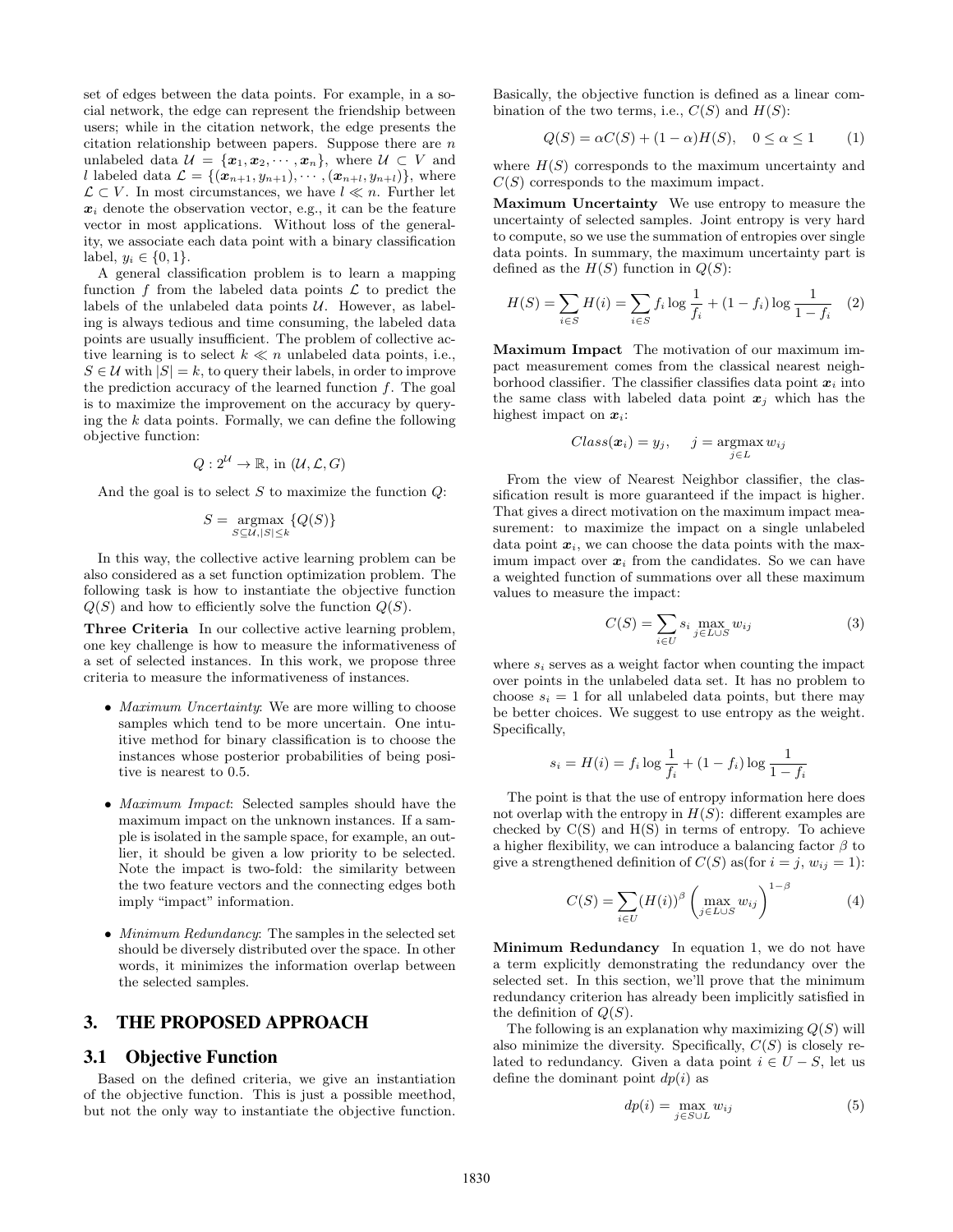The maximization of  $Q(S)$  will cause the dominant points get diversely distributed. If two dominant points in S are very close to each other, it is likely that they may have similar impact on other points, thus removing one of them will not let  $C(S)$  decrease much. In other words, if we already have vertex  $i$  in the selected set  $S$ , we'll not choose another vertex  $j$  similar to  $i$  in the future, because the improvement on  $Q(S)$  is little.

#### **3.2 Combine Link Information in** W

It is flexible in our framework that link information is naturally integrated into the definition of similarity matrix, by extending it using a similar method as page rank. That is reasonable because edges indicate the similarity and impact between the two ends. It is introduced that the similarity matrix W is used as transformation probability matrix in random walk[11]. Page rank is a way to introduce the graph structure into the transformation matrix. Generally speaking, under the page rank model, a particle may transit in one of the following cases:

- It may transit by edges. The particle will transit with equal or weighted probability to each of the neighboring vertices.
- It may randomly jump to any vertex. The probability is proportional to similarity in feature space.

Suppose there's a well defined similarity matrix  $W$  which measures the impact solely in feature vector space, now we want to integrate link information into it, to get a new definition  $\widehat{W}$ .

$$
\hat{w}_{ij} = \epsilon \frac{1}{d_i} I(i, j) + (1 - \epsilon) \frac{w_{ij}}{\sum_k w_{ik}}
$$

where  $0 \leq \epsilon \leq 1$ ,  $I(i, j)$  is an indicator function whether there is an edge between point  $i$  and  $j$ :

$$
I(i,j) = \begin{cases} 1 & (i,j) \in E \\ 0 & (i,j) \notin E \end{cases}
$$

and  $d_i$  is the degree of  $i, d_i = \sum_{(i,j) \in E} 1$ .

# **3.3 EFFICIENT ALGORITHM**

It can be proved that our algorithm is montonic submodular. There have been many works on finding good approximation algorithms for monotone submodular function optimization. For simplicity and efficiency, we'll use the greedy algorithm [5]. Algorithm 1 shows a structure of this algorithm. The outline of the algorithm is repeatedly enlarging set S by a new point v, such that  $Q(S \cup \{v\}) - Q(S)$  is maximized. This algorithm have a guaranteed approximation rate  $1-\frac{1}{e}$ .

| Algorithm 1 Maximize $Q(S)$ |  |
|-----------------------------|--|
|-----------------------------|--|

**Input:** U, L, G, **x**, **y**, k **Output:**  $S$ ,  $|S| = k$ 1: Calculate probability vector **f** 2: **for**  $v \in U$  calculate  $H(v)$ <br>3: **initialize**  $S \leftarrow \emptyset$ 3: **initialize**  $S \leftarrow \emptyset$ <br>4: while  $|S| < k$  do 4: while  $|S| < k$  do<br>5: for  $v \in U - S$ for  $v \in U - S$  calculate  $C(v) = C(S \cup \{v\}) - C(v)$ 6: **find**  $v \in U - S$  to maximize  $\alpha C(v) + (1 - \alpha)H(v)$ update  $S \leftarrow S \cup \{v\}$ 8: **end while**

## **4. EXPERIMENTS**

#### **4.1 Data Set**

The experiments are performed in text categorization data sets with citation information. We test the proposed method on the following three data sets, which are the most widely used data sets for text classification with link information:

**Cora Data Set** [9] contains 2708 scientific publications, and they are classified into seven fields, which are Case Based, Genetic Algorithms, Neural Networks, Probabilistic Methods, Reinforcement Learning, Rule Learning, and Theory. After stemming and removing stop words, we are left with a vocabulary size of 1433 unique words, all of which appear at least 10 times in the documents. There are 5429 citations between the documents. We construct a binary classification problem by combining the first 4 classes into a category, and the others as another category.

**Citeseer Data Set** [9] contains 3312 publications, labeled into 6 classes: Agents, AI, DB, IR, ML, and HCI. There are 3703 unique words after processing, and the number of citations is 4732. In the same way as in Cora data set, we construct it into the binary classification by grouping some classes into a category.

**WebKB Data Set** [9] contains web pages from four computer science departments, categorized into five topics: course, faculty, student, project, and staff. The webKB data set contains 877 data points and 1703 unique words. There are 2868 total links between these pages. We construct it to binary classification by letting class "course" and "project" be one class and the others be another class.

#### **4.2 Baselines**

For the linked data set, we use the following methods as baselines:

**Random** selects the samples set randomly, giving each unlabeled point equal probability to be selected.

**Most uncertainty** selects the set with the largest entropy. Specifically, it is the function when  $\alpha = 0$ .

**Active Learning using Gaussian Fields** is an approach suggested by [11] based on a semi-supervised learning framework using Gaussian fields and harmonic functions. It is single-mode, so we run this algorithm  $k$  times to select a set of size  $k$ . Note that in this framework, the link information can be similarly introduced using the proposed method. We will utilize the link information in the tests.

**Hybrid** is suggested by [3]. It asks for uncertainty approach and two graphical metrics (betweenness and clusterfinding) to find a selected set, and using empirical risk to pick the best set among the union of the data points selected by the three strategies.

k**-means** is suggested by [8]. In the article some active inference methods are compared with each other and k-means is found to be the best one among them. Here we employ the same strategy for active learning, that is, we find vertices using k-means as the labeled set and then train the classifier.

For the purpose of simplicity, we will use **Random, MU, GF, Hybrid, K-M** short for the methods above respectively. We refer to our model as **CAL** (Collective Active Learning).

#### **4.3 Results**

We set the  $\alpha$  parameter to be 0.5, meaning each criterion